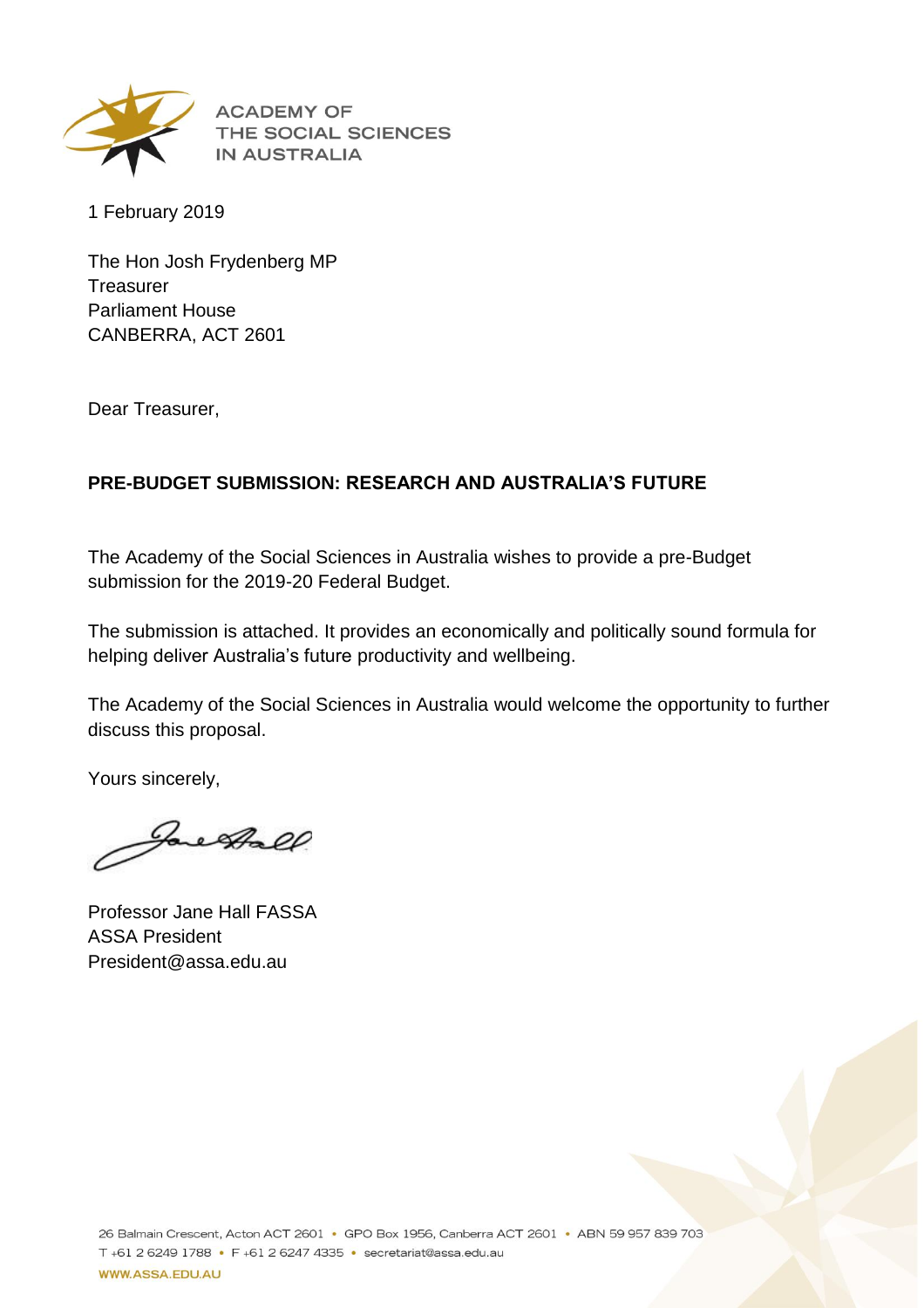# **Table of Contents**

| 2. |  |
|----|--|
| 3. |  |
|    |  |
| 5. |  |
| 6. |  |
|    |  |
|    |  |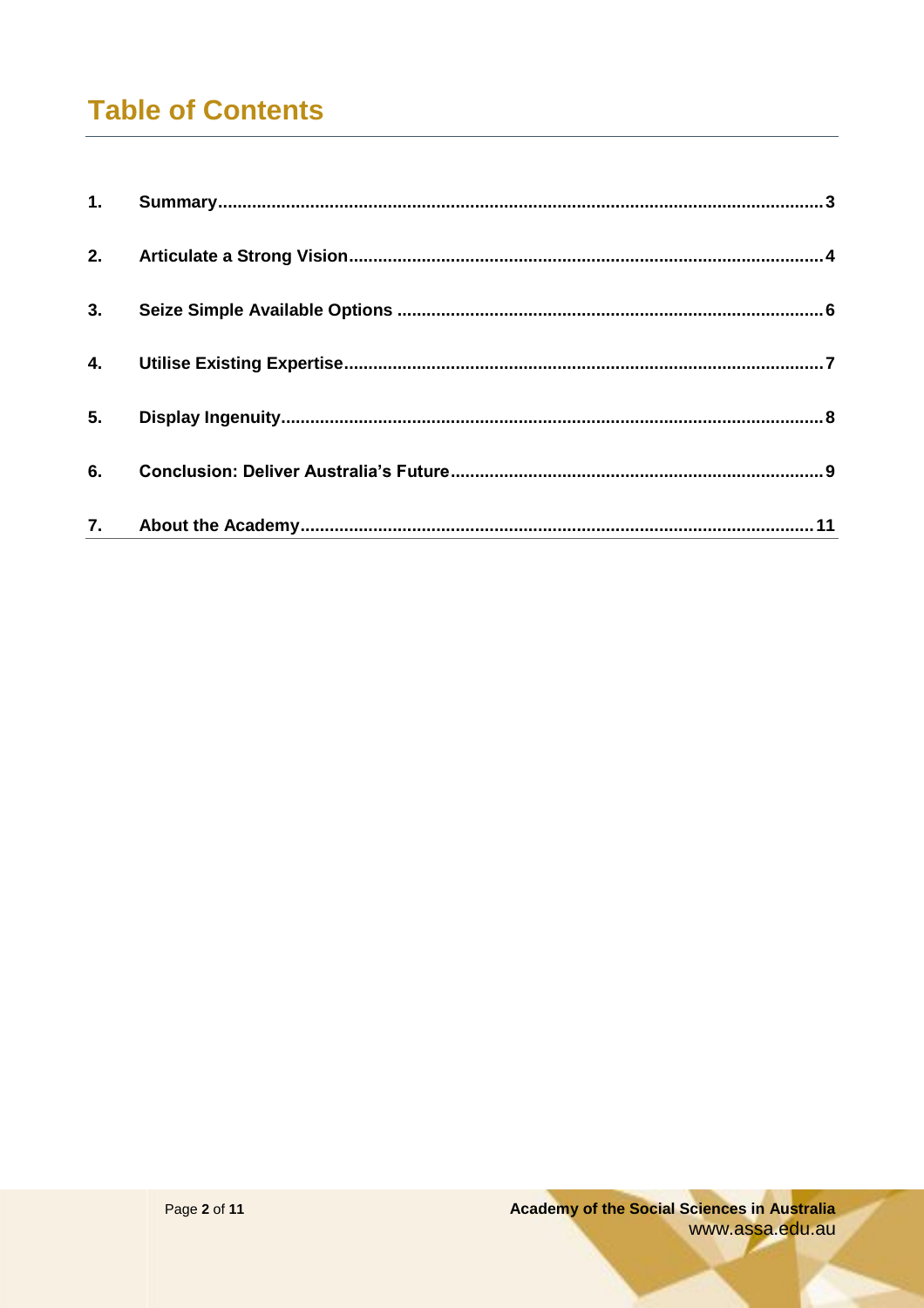# **2019-20 PRE-BUDGET SUBMISSION RESEARCH AND AUSTRALIA'S FUTURE**

### <span id="page-2-0"></span>**1. Summary**

The Academy of the Social Sciences in Australia (ASSA) suggests most strongly the Australian Government be a champion of research and development. A greater national commitment to research and development (R&D) is a proven way to develop a strong foundation for securing Australia's future. More and better research support is an investment which contributes handsomely to fiscal sustainability - and much more.

More details on delivering on this are given below. ASSA recommends that the Government:

- **1. Articulate a Strong Vision:** commit to clear steps towards matching the current OECD average for R&D as a share of GDP of 2.4% by 2025, and the current OECD Best Practice frontier of 3% by 2030.
- **2. Seize Simple Available Options:** deploy already available endowment funds for research infrastructure, including for social innovation through research in areas such as disability and health.
- **3. Utilise Existing Expertise:** draw on the combined expertise of the Learned Academies in designing grant processes for enhanced national benefit.
- **4. Display Ingenuity:** underpin research investment aspirations by implementing a new innovative income-contingent loan scheme for R&D that will partner universities with industry.

These four steps would contribute greatly to a budget strategy that delivers growth with equity and sustainability. ASSA stands ready to assist with further development of these policy initiatives.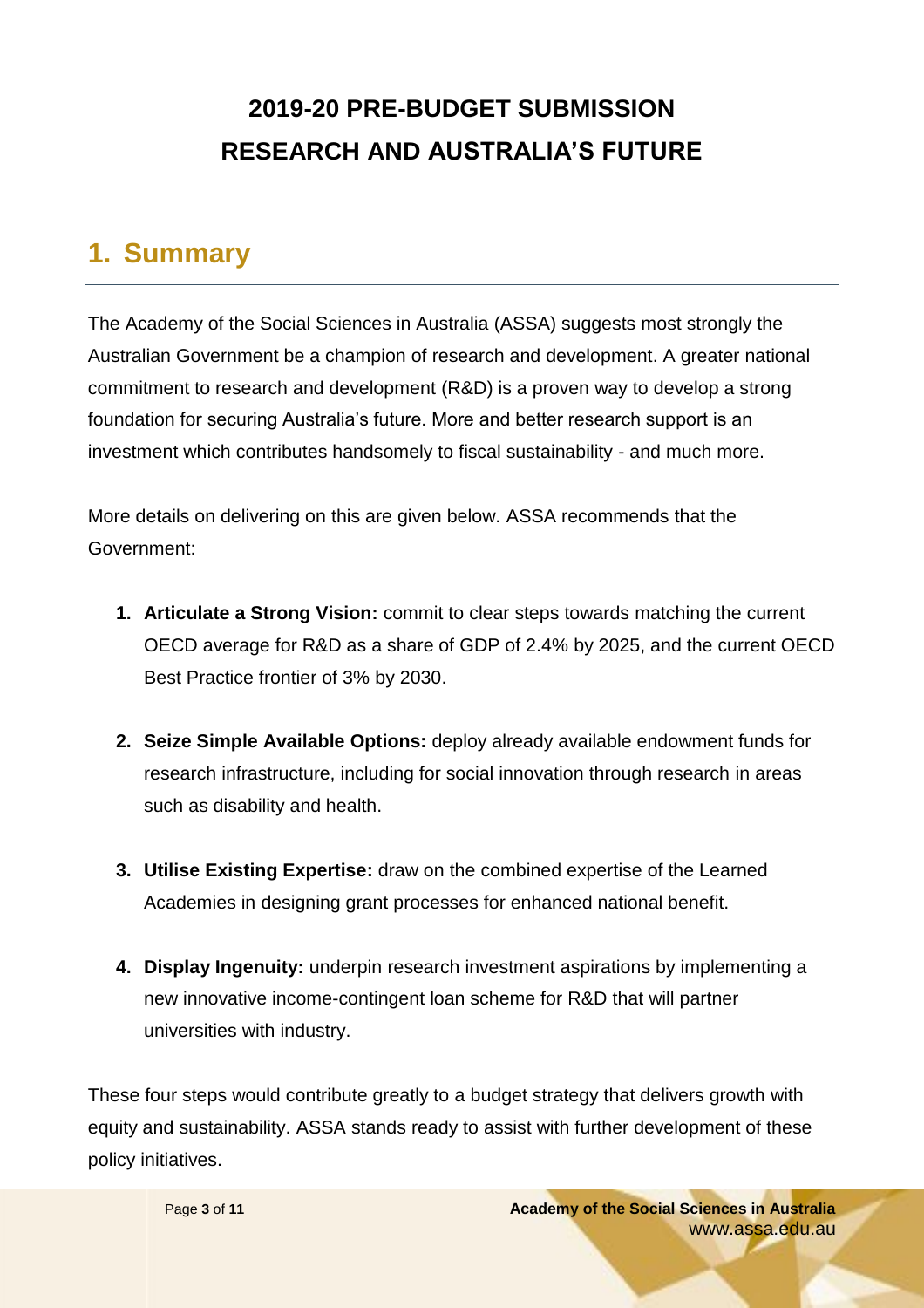### <span id="page-3-0"></span>**2. Articulate a Strong Vision**

Australia is facing very significant international and domestic challenges. It needs to maintain its international competitiveness in the face of growing capacity, particularly in our region, and of a new wave of technological advance, and it needs to provide opportunities for more Australians to contribute and participate as our demographic profile changes. Critical to meeting these challenges is the creation in Australia of new knowledge and the utilisation here of existing knowledge from wherever it has been created.

Australia currently risks short-changing the key to this source of future success: research. Research is a reliable foundation for economic and wider progress. It offers huge benefits for economic development and national wellbeing. It also has strong public support, making its investment politically prudent as well as economically responsible. Well conducted research pays its way in spades, and Australia should be aware of the negative impact of under-investing in knowledge.

Treasury and Finance can confirm the evidence that, in purely economic terms, research overall currently pays a real return on investment of around 20%<sup>i</sup>. This contrasts favourably with the government hurdle rate of return of 7%<sup>ii</sup>. The difference is stark, and means that Australia is currently under-investing in research.

Increasing overall support for research also has a wide multiplier effect on the economy: it creates skilled jobs, extends the nation's knowledge infrastructure, and promotes technological innovation, as well as innovation across the economy, society and environment.

Universities have well-managed, well-attested projects ready to go. Accordingly, increased investment in research brings no danger of adverse unintended outcomes. As the Government juggles priorities within its fiscal constraints, it might note that research investment strengthens the country's resilience in a fragile global economy, offering medium and long-term benefits and buttressing the creative intent of business entrepreneurs, as well as supporting any short-term stimulus that might be required.

Page **4** of **11 Academy of the Social Sciences in Australia** www.assa.edu.au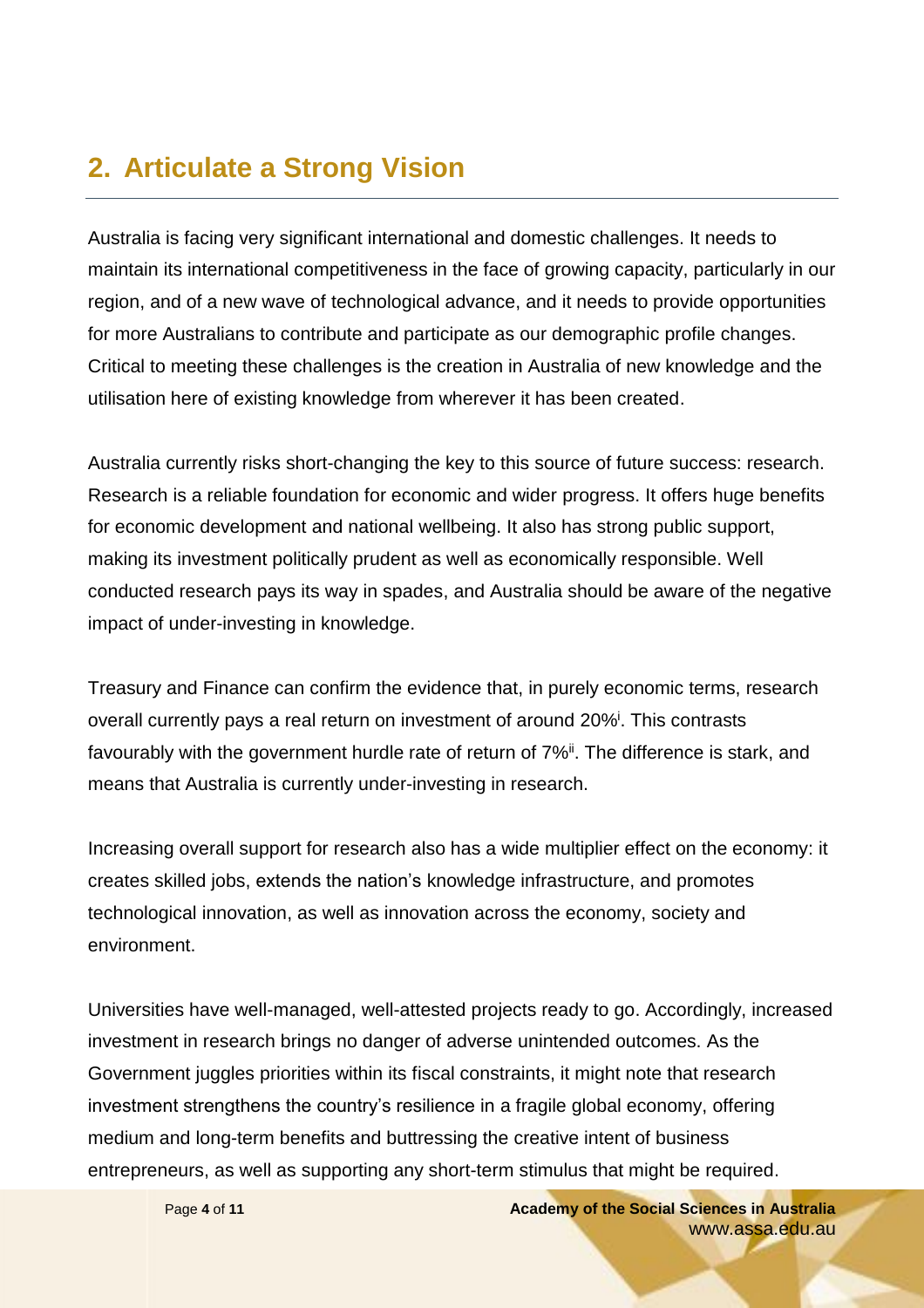Increasing the nation's research funding and reversing recent funding cuts is essential for national productivity gain. It must be led by Government. While private sector entities conduct research, the public good and public spill-over benefits not captured in private decision-making means that the Government must also play an active role to prevent under-investment.

There are a number of ways in which Government support of research and development could be enhanced, both through private sector incentives and through direct government support. The central message ASSA wishes to convey is the need for the Government to set an overall target for research which its specific policies would contribute toward. ASSA therefore recommends:

#### **Recommendation 1 - Increase overall research investment:**

Commit to clear steps towards lifting Australian R&D investment from its current low rate of 1.88% of GDP to match the OECD average of 2.4% by 2025, with the longerterm specific goal of reaching the current OECD Best Practice frontier of 3% by 2030.

General university and other Budget submissions no doubt address some of the pertinent support arrangements that can be deployed to achieve these goals.

While not prescribing in detail how this target should be met, ASSA considers that the recent MYEFO announcement cutting block grant funding by disinvesting \$134 million from the Research Support Program is inconsistent with such a target and will have a negative long-term impact on research<sup>iii</sup>. To support innovation and growth for the future, this should be corrected as part of a more visionary approach.

ASSA is not suggesting the target be met exclusively by public sector funds and researchers. ASSA's fourth recommendation suggests a new mechanism to help restore research support in a financially prudent way.

ASSA also cautions against taking too narrow an approach to the fields of research which should be supported to meet the target. STEM research may well deliver good investment returns, but so do other areas of research, including the social sciences and humanities,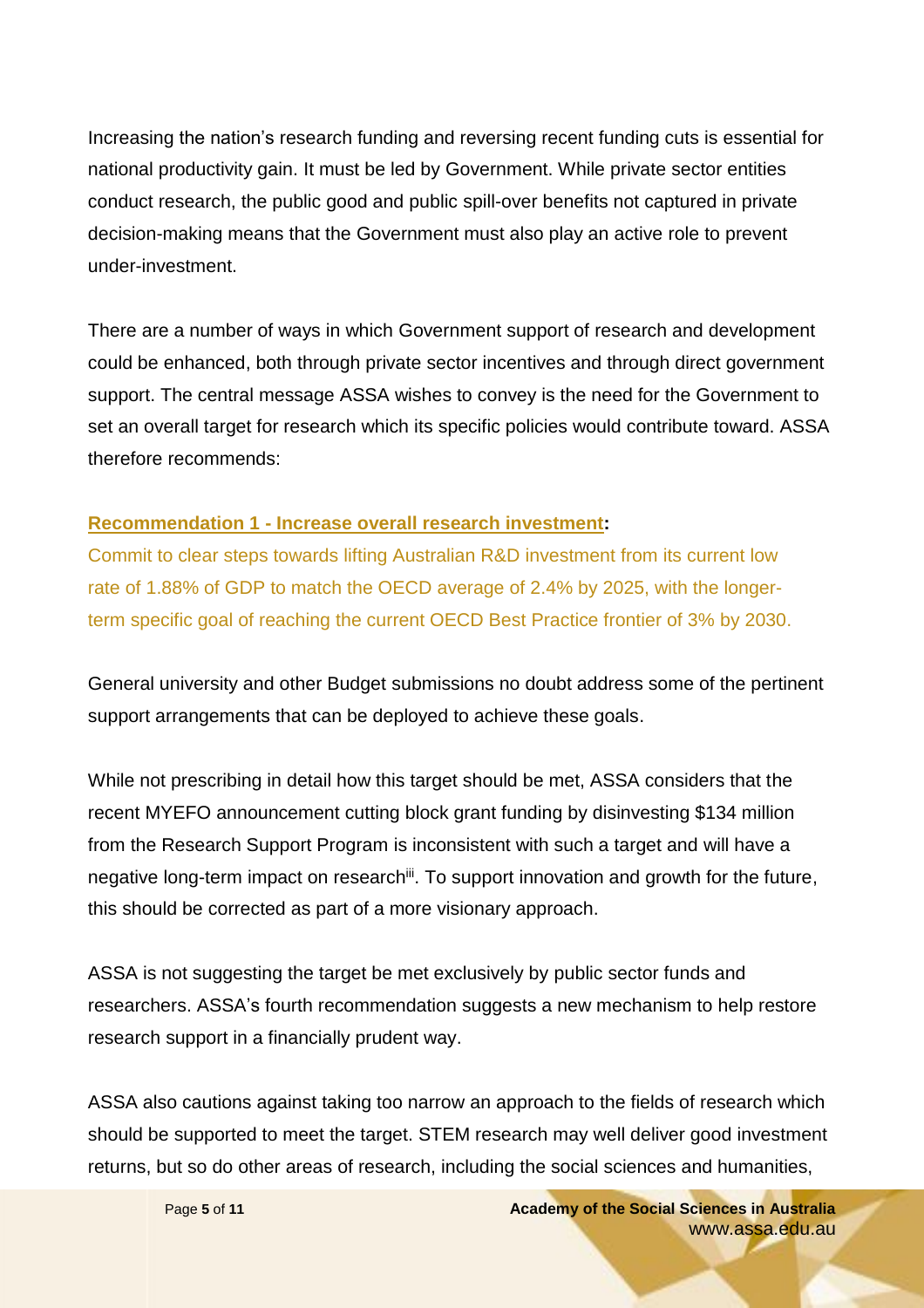particularly given many of the emerging pressures Australia faces internationally and domestically. Some concerns in this respect are discussed further below.

### <span id="page-5-0"></span>**3. Seize Simple Available Options**

Another area deserving increased support is the infrastructure which is a necessary condition of so much good research. Issues in this area have arisen for a few reasons. One is the freezing of access to the Education Investment Fund (EIF). Another is the transfer of expenditure from the Research Support Program to recurrent education expenditure.

The Government should invest strategically and adequately in the research infrastructure which underpins ongoing research effort. This includes the research effort of the social sciences. For example, in the artificial intelligence era, the compilation and utilisation of the mass of emerging big data is the pathway to good policy. ASSA therefore recommends:

#### **Recommendation 2 - Provide Necessary Research Infrastructure:**

Presently appropriated endowment funds for future investment purposes in the EIF should be dedicated to social science research and social science research infrastructure.

The Government has suggested EIF funds could be deployed to assist with funding needs for the NDIS. ASSA does not disagree with the importance of NDIS funding and suggests that the two purposes can be supported with the one funding arrangement. EIF funds could be used to support research needs and infrastructure for social innovation in areas related to the NDIS - for instance, in disability or health. This allocation would be consistent with the best intentions of the EIF and those who suggest its deployment in the NDIS, while sidestepping the political impasse.

This proposal is also fully consistent with the Government's own announced strategy in the National Research Infrastructure Roadmap, but it adds to it real teeth for social policy.

> Page **6** of **11 Academy of the Social Sciences in Australia** www.assa.edu.au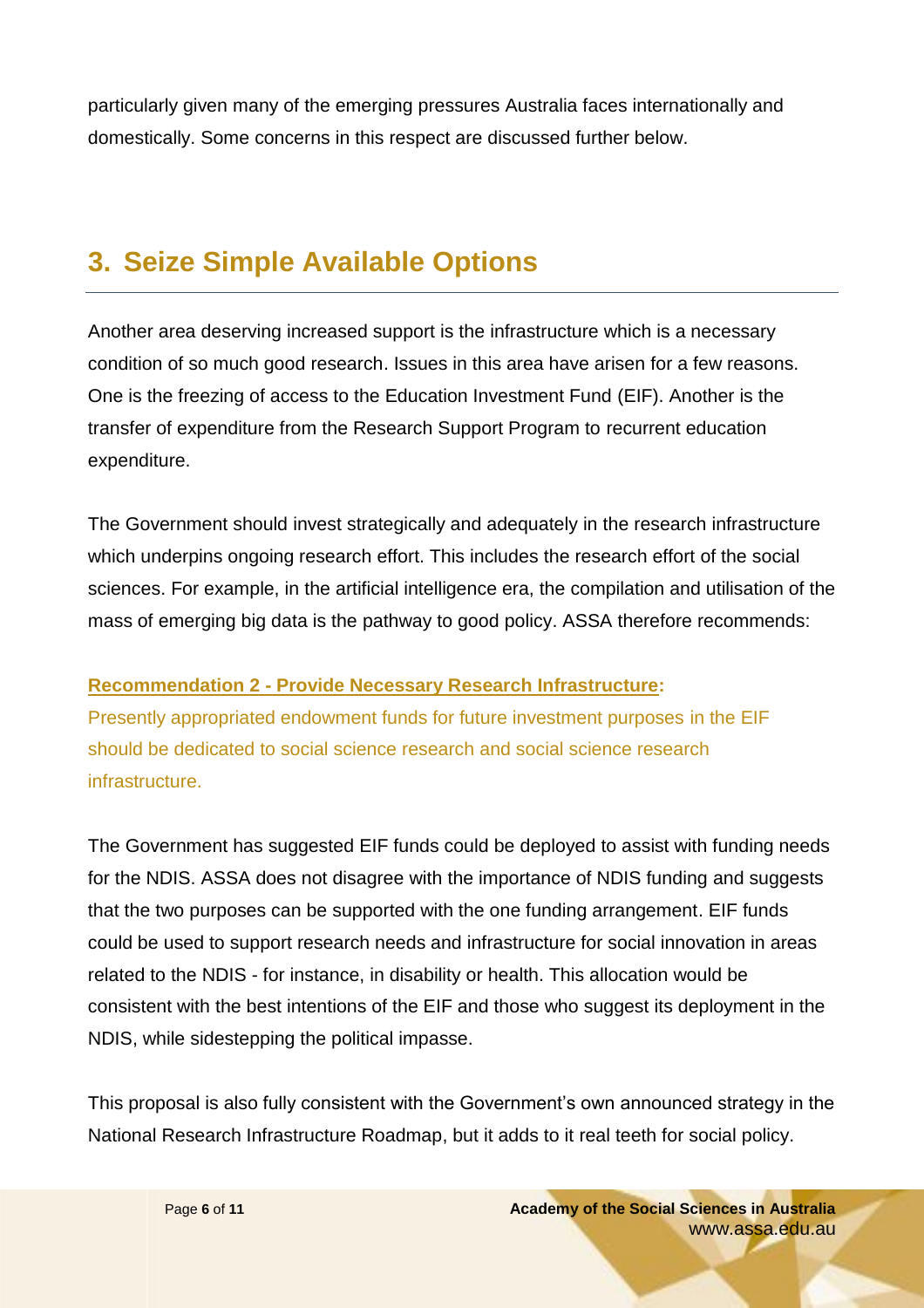# <span id="page-6-0"></span>**4. Utilise Existing Expertise**

ASSA recently expressed concern at some developments in research administration<sup>iv</sup>, including:

- Low social science shares in 2018 Future Fellowships, where the single humanities, arts, and social sciences (HASS) category success rate is 13.8%, compared with 21.1% and 23.1% for the two science, technology, engineering, and mathematics (STEM) categories.
- Low social science shares in 2018 Laureate Fellowships, where only 2 out of 16 Laureate Fellowships went to HASS researchers.
- Low social science shares in announced National Research Infrastructure Scoping Studies, where only one in ten studies supported are in HASS.
- Revelation in 2018 of earlier secret Ministerial discretion exercised in refusing 11 HASS Discovery grants recommended by independent experts.
- Transference announced in November 2018 of \$134 million from the Research Support Program, which provides block grants crucial for funding researchers and libraries, to regional universities' support.

These developments have been casting doubt on the standing of the robust review processes that underpin Australia's reputation for research excellence. This damages a balanced research investment, and even damages research careers for young Australians. ASSA believes all major areas of knowledge research should be well supported, recognising they all contribute to understanding our world, with a wide range of research fields offering high rates of investment return.

To help redress this growing concern over research grant administration, alongside the fundamental issue of restoring appropriate funding levels, ASSA recommends:

#### **Recommendation 3 - Ensure Good Policy Administration:**

Open wide consultations concerning research policy and design of research administration with senior research scholars via the Australian Council of Learned Academies.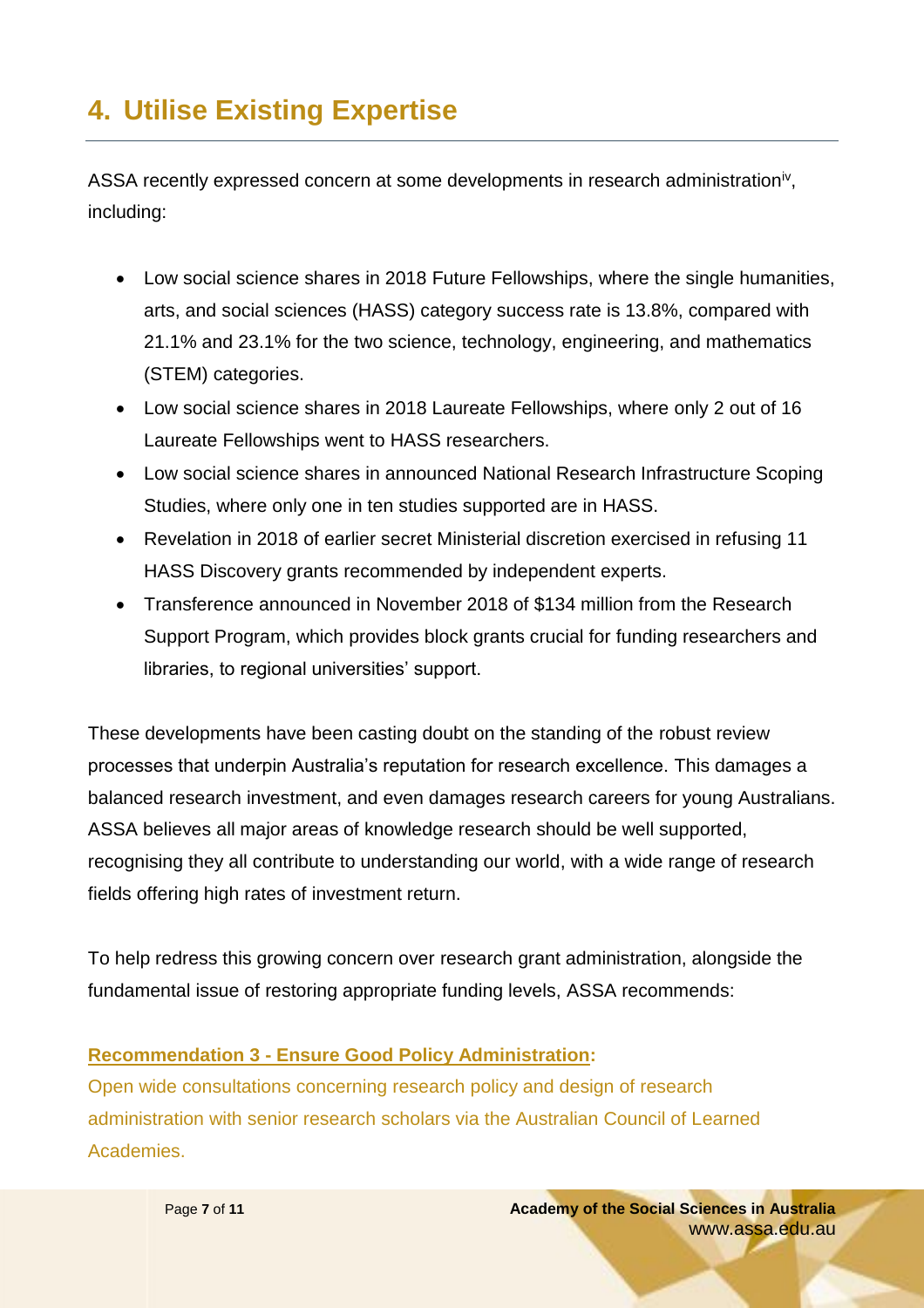The Australian Council of Learned Academies (ACOLA) is a well-established mechanism for bringing together the four Learned Academies and their combined expertise to provide comprehensive and evidence-based policy solutions. Within this, ASSA stands ready to provide access to the top social science scholars in Australia for input. Matters such as National Interest Tests and National Priorities in Research would benefit greatly from the open and systematic input across all disciplines that ACOLA can facilitate.

This invocation should be supported by a more supportive Higher Education Research Priorities (HERP) grant. For example, the value of the contribution ASSA makes to government through research-informed advice alone well exceeds the value of the investment in it. This value could be much greater still.

## <span id="page-7-0"></span>**5. Display Ingenuity**

One issue with present Government funding of research is the limited direct linkages with industry commercialisation in Australia relative to those in other comparable countries. The Government has indicated support for increased linkages in the Engagement and Impact Assessment Consultation Paper and in the National Innovation and Science Agenda. ASSA acknowledges that this is a good idea.

ASSA wishes to draw attention to one specific proposal which would assist the Government to deliver on these aims:

#### **Recommendation 4 - Implement Research Policy Innovation:** Adopt ASSA's suggestion for a Start-Help Program of Income Contingent Loans for Research and Development for start-ups that partner universities with industry.

This scheme would require industry-university collaboration for funding. Industry could also be required to include community organisation partners and social innovation components. And it can be implemented during a time of fiscal restraint, while at the same time enhancing fiscal sustainability for the future.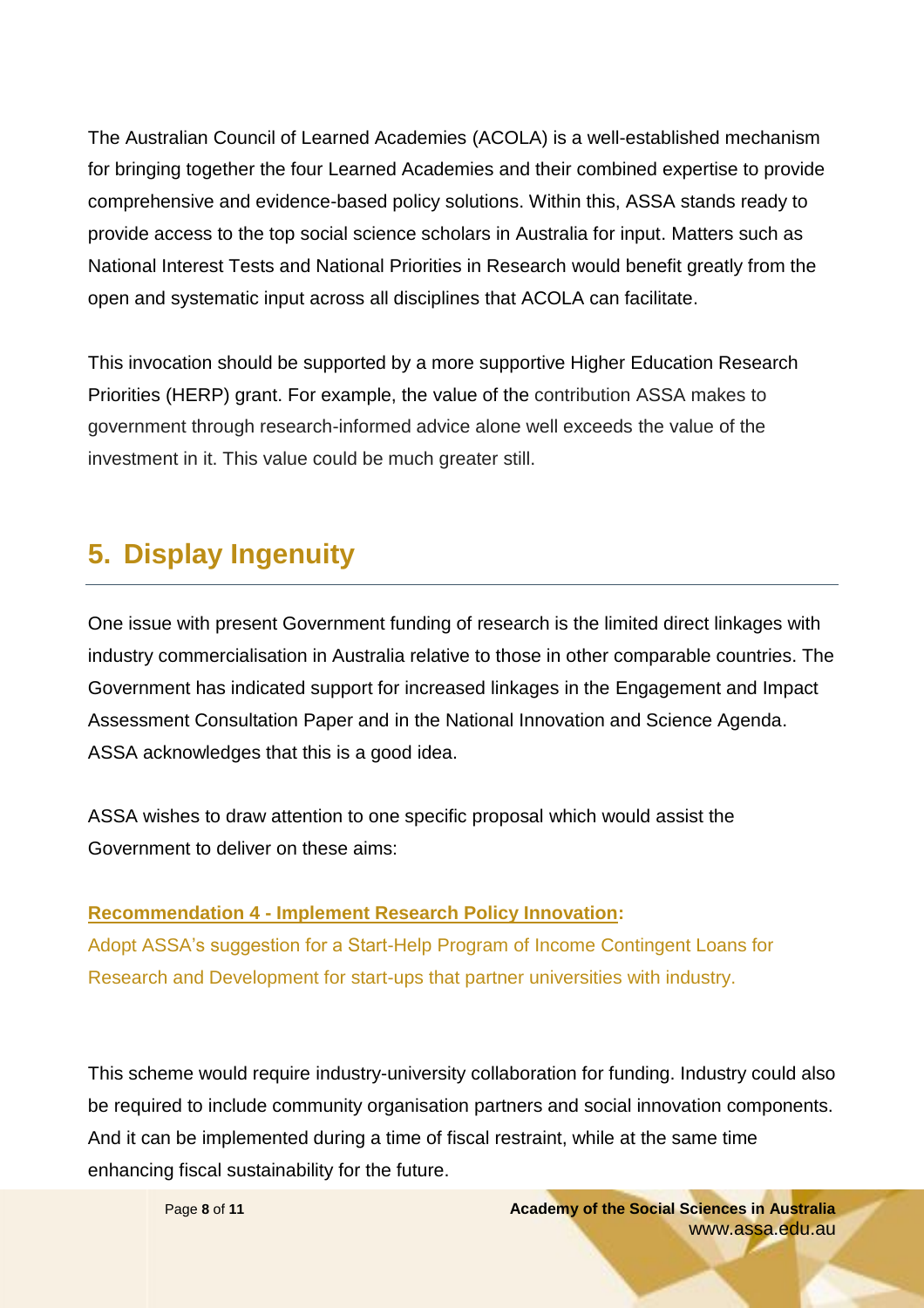An Income Contingent Loan proposal ensures that there is a return to the public purse from the investment made - both from general economic uplift, but also from direct loan repayment. Linking the scheme to large, well-managed organisations in the form of universities guarantees proper selection procedures and financial oversight, as well as providing mechanisms that can be put in place for mentoring and assistance. This is how HECS operates and avoids the problems around less well attested arrangements, as seen in programs such as VET Fee Help.

This proposal is fully in accord with the Government's own strategy for engagement, as outlined in the Engagement and Impact Assessment Consultation Paper and the associated statements in the National Innovation and Science Agenda.

While this program is ambitious, it accords with the recent history of innovative ideas coming from social scientists who have been Fellows of this Academy who have helped to build some of Australia's great programs. This history includes, for example: compulsory superannuation, parental support systems, Medicare, disability support, HECS, and the immigration points system.

ASSA is available to provide further details of this scheme.

## <span id="page-8-0"></span>**6. Conclusion: Deliver Australia's Future**

ASSA proposes that Australia increase support for research and development to help build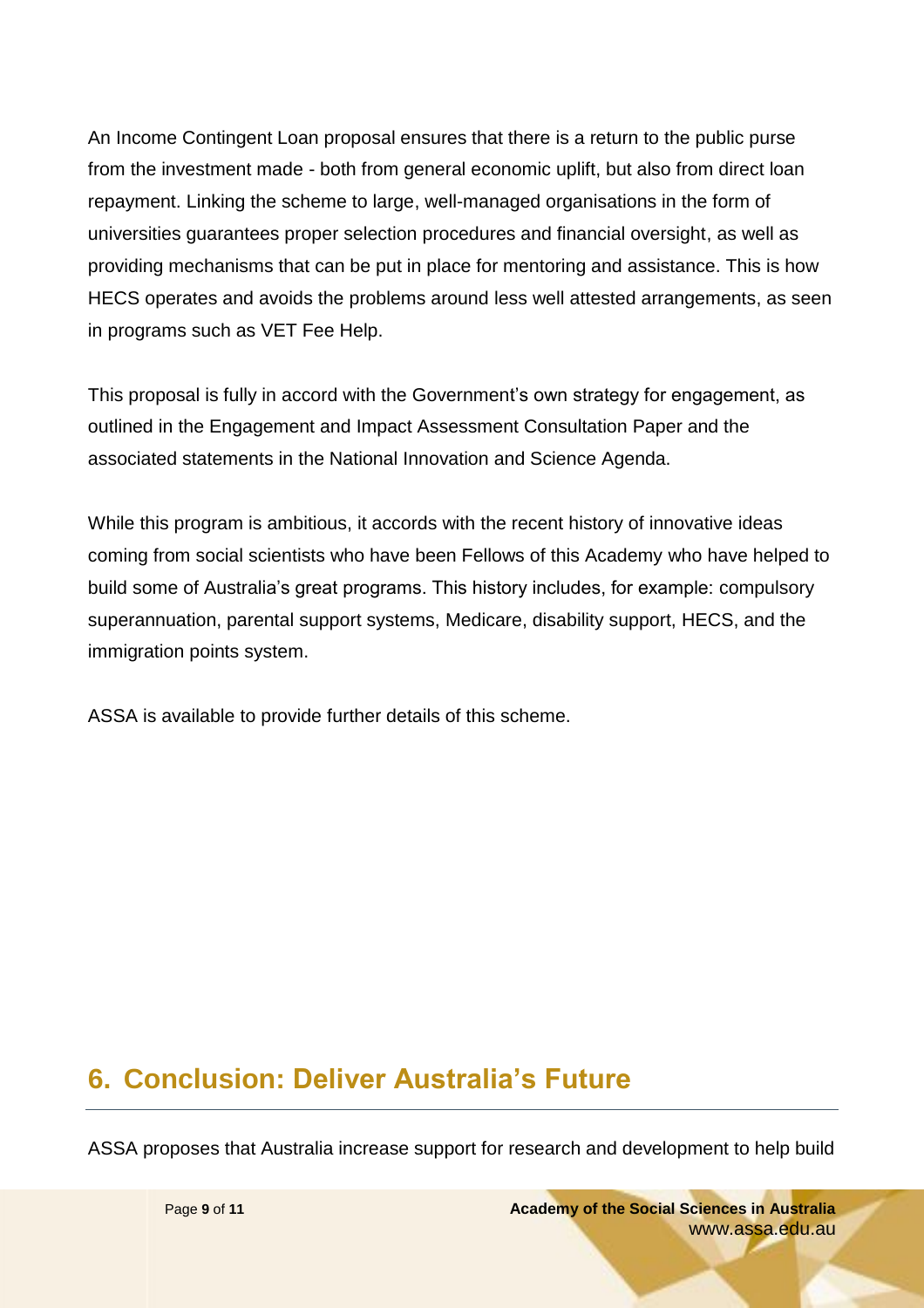a better future for Australians. In addition to increasing overall support, it also suggests some specific measures that should be components of the way forward. They include income-contingent loans for research and development that will partner universities with industry; deployment of endowment funds for research infrastructure, including for social innovation through research in disability and health; and the incorporation of improved consultation in design of research administration schemes.

A recent ACOLA report, led by ASSA, which was thoroughly researched and peerreviewed, showed how such knowledge investment can greatly enhance Australia's prospects, as part of a package of reforms that cover both competition reforms and structural reforms. Specifically, such a package could add more than 20% to living standards by 2030 relative to present policy settings (p.14)<sup>v</sup>. It is this path that can avoid stagnation and decline and maintain Australia's long record of economic achievement. It will also provide the knowledge to help economic achievements to be inclusive and sustainable.

The goodwill of the 120,000 research academics in Australia, plus the 1.3 million students, 4.2 million graduates and their families can be secured and enhanced in this area of policy. The evidence from public attitude survey research, beyond that undertaken by political party offices, is highly supportive of investing in the future in this way<sup>vi</sup>.